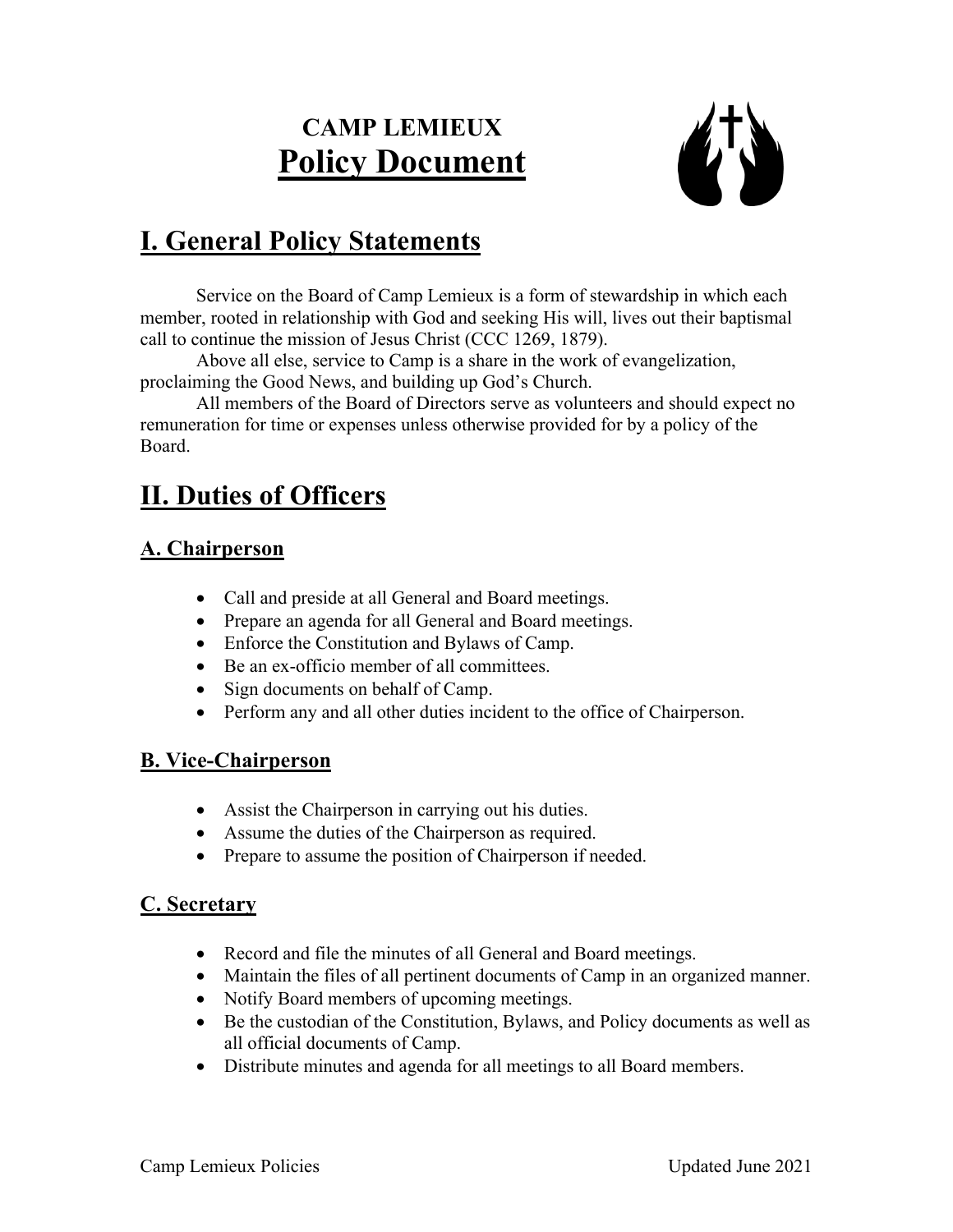- Advertise the Annual General Meeting to every parish in the Deaneries of Swift Current, Moose Jaw/Gravelbourg and Eatonia, and to every Knights of Columbus Council in District 5, 6 & 7 in the Knights of Columbus State of Saskatchewan.
- Keep a record of attendance for all Board meetings.
- Perform any other duties that are generally considered incident of the Office of Secretary.
- Circulate proposed amendments to the Constitution and/or Bylaws to all members of the Board of Directors and to all Knights of Columbus Councils in Districts 5, 6 & 7 of the Knights of Columbus State of Saskatchewan at least 45 days before the General meeting at which they will be considered.
- Become familiar with any resources or files that pertain to the camp and are on file at the Regional Office of Religious Education Resource Centre, and the Camp Lemieux Office in Swift Current.

### **D. Financial Coordinator**

- Chair the Finance Committee.
- Oversee the work of the Bookkeeper.
- Provide updated Financial Reports to regular Board meetings.
- Present the Annual Financial Statement to the Annual General Meeting.
- Issue Charitable Tax Receipts to donors.
- Ensure that monies collected through Camp are properly recorded and deposited into the appropriate accounts of Camp.
- Ensure invoices and expenses are paid in a timely manner.
- Ensure all Camp staff are paid.
- Conduct timely financial reviews for the period Camp is operating with the bookkeeper and Camp Director to ensure operating budget compliance.
- Prepare a Budget for presentation to the Board of Directors at the first meeting of the Board of Directors in the fiscal year (usually January).
- Liaise with the Friends of Camp Lemieux Committee.

### **E. Maintenance Coordinator**

- Chair the Maintenance and Capital Improvements Committees.
- Present an annual list of Capital improvement priorities with projected costs.
- Ensure Camp grounds are prepared and in order for the summer camping season.
- Arrange for the ongoing maintenance of Camp grounds during the camping season and other times as necessary.
- Complete the final inspection of Camp grounds prior to off-season.
- Invite stakeholders to assist with maintenance and capital projects as needed.
- Obtain approval from the Chairperson and Financial Coordinator for expenses over \$500 that were not previously authorized.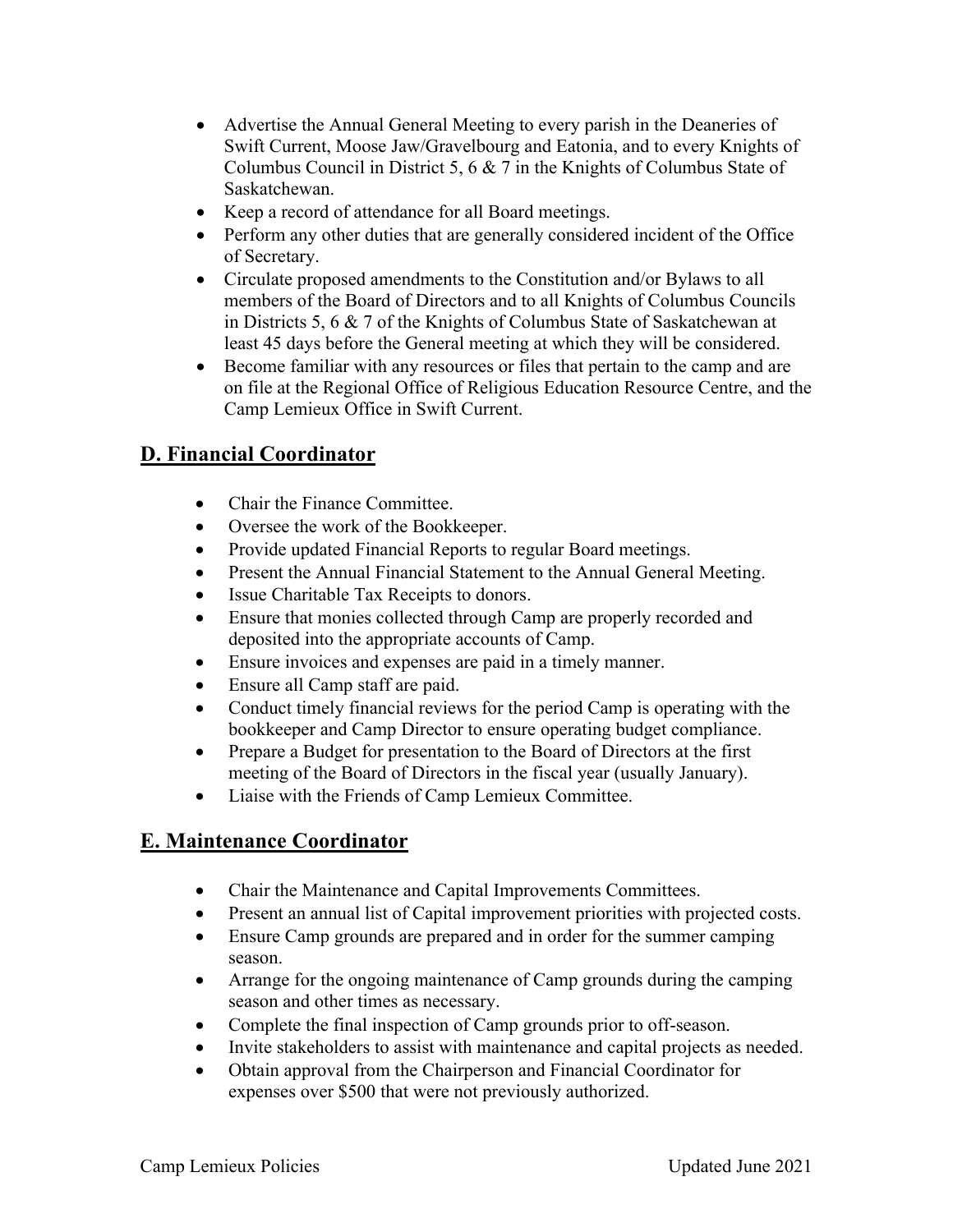• Contact and organize volunteers for spring and fall clean-up.

### **F. Program Coordinator**

This position should be held by someone who has previously worked at Camp as a director or counselor whenever possible.

- Chair the Program Development Committee.
- Ensure the programs, policies and procedures developed by the Program
- Development Committee are implemented.
- Review and evaluate the camp programs implemented at the end of each year with the Camp Director.
- Chair the Personnel Committee.
- Be responsible for the hiring of a Camp Director and seek the advice of the Spiritual Advisor on the suitability of candidates for this position.
- Assist in the hiring of summer staff for Camp.
- Mentor, supervise and evaluate the Camp Director.
- Familiarize the Camp Director with Camp policies and procedures.

### **G. Spiritual Advisor**

- Be a pastor within the Archdiocese of Regina.
- Collaborate with the Program Coordinator in establishing spiritual programming for Camp.
- Advise the Program Coordinator on the suitability of candidates for the position of Camp Director.
- Be available to the Camp Director for guidance and consultation.
- Assume overall responsibility for the Catholic identity of Camp including the assurance that Camp programming demonstrates principles consistent with Catholic doctrine and morals.

## **III. Standing Committees**

### **A. Finance Committee**

This committee shall consist of the Finance Coordinator (Chair), the bookkeeper, and one or two other persons mutually acceptable to Finance Coordinator and the Chairperson of the Board.

Responsibilities shall include but are not limited to:

- Provide guidance to the Program and Personnel Committee in setting staff salaries
- Preparing an Annual Budget in consultation with the Maintenance & Capital Improvement Committee and the Program Development & Personnel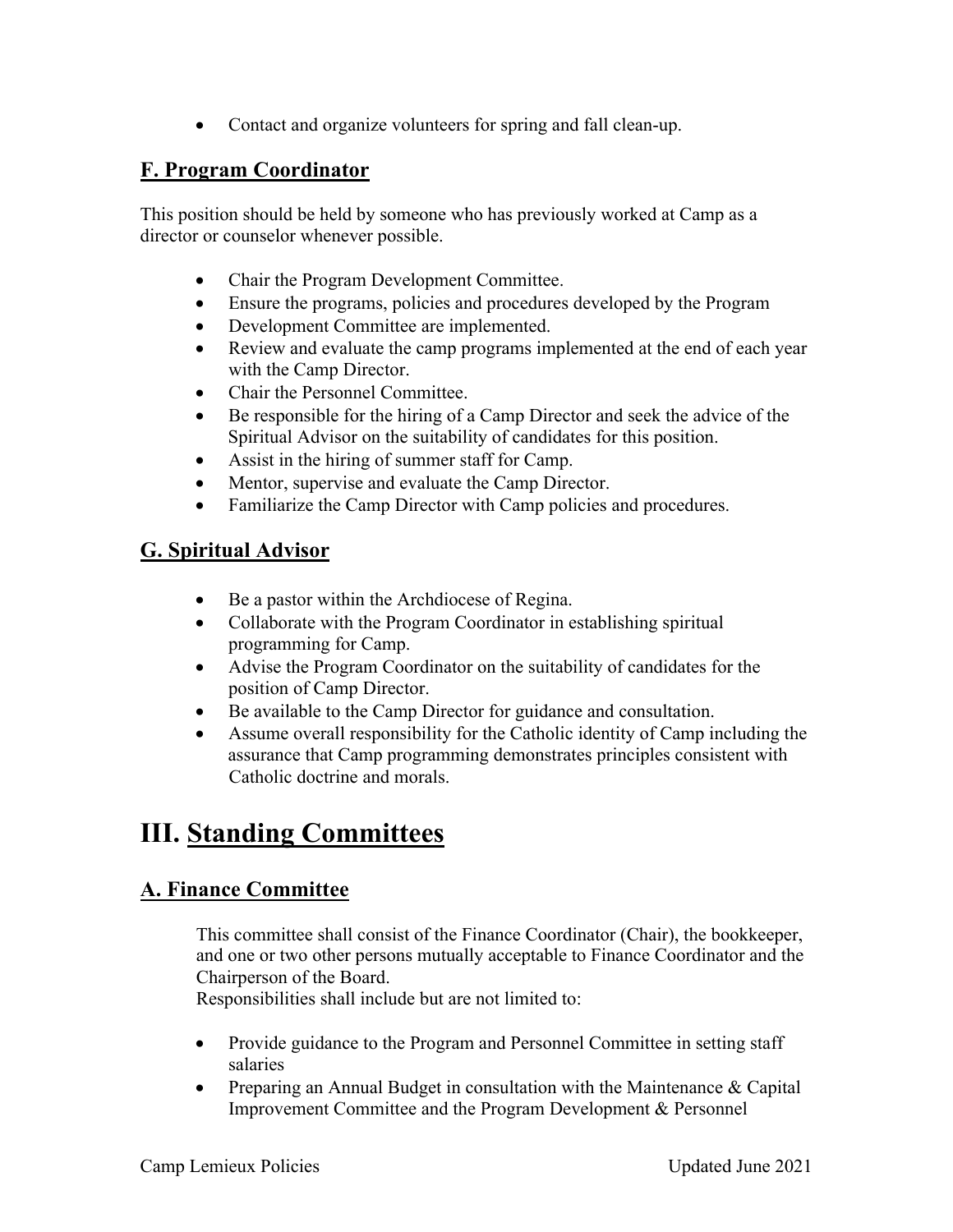Committee for presentation to the first Board of Directors meeting of the fiscal year.

- Analyzing the special funding requests of all committees.
- Monitoring expenses to ensure budget compliance.
- Applying for grants and outside sources of funding.
- Establishing rental rates for Camp and its facilities or equipment.
- Invoicing and collecting the per capita levies applied to Knights of Columbus Councils in Districts 5, 6 & 7.
- Developing and implementing fund-raising initiatives in conjunction with organizations or individuals (ex. Friends of Camp Lemieux).

### **B. Maintenance and Capital Improvement Committee**

The committee shall consist of the Maintenance Coordinator (Chair) and his or her appointees from any interested persons. Responsibilities shall include but are not limited to:

- Inspecting the Camp to determine any repairs, improvements, and equipment required. This is to be done at least once prior to Camp opening, once during the summer Camp program, and once following the camping season.
- Making recommendation to the Board of Directors for improvements or repairs required that exceed \$500 in cost.
- Annually preparing a five (5) year Capital Project Plan.
- Preparing and prioritizing capital improvement recommendations for the upcoming year for presentation to the Board of Directors. These recommendations should include projected costs.
- Ensuring that any repairs required to the grounds, buildings or equipment are taken care of.
- Organizing and supervising the spring and fall clean-up of Camp.
- Being available and responsible for directing all emergency and ongoing regular maintenance of Camp during summer camp season.
- Ensuring that Camp is maintained when it is rented to other users.

### **C. Program Development and Personnel Committee**

This committee shall consist of the Program Coordinator (Chair); the Spiritual Advisor; the Chairperson or Vice-Chairperson, the Camp Director (once hired) and any other interested persons the Board of Directors feel necessary. Responsibilities of this committee shall cover the areas of Personnel and Programming and they shall include but not be limited to:

#### **a. In the area of Personnel**

- Advertising for the Camp Director position by December 15<sup>th</sup>.
- Interviewing potential candidates for Camp Director.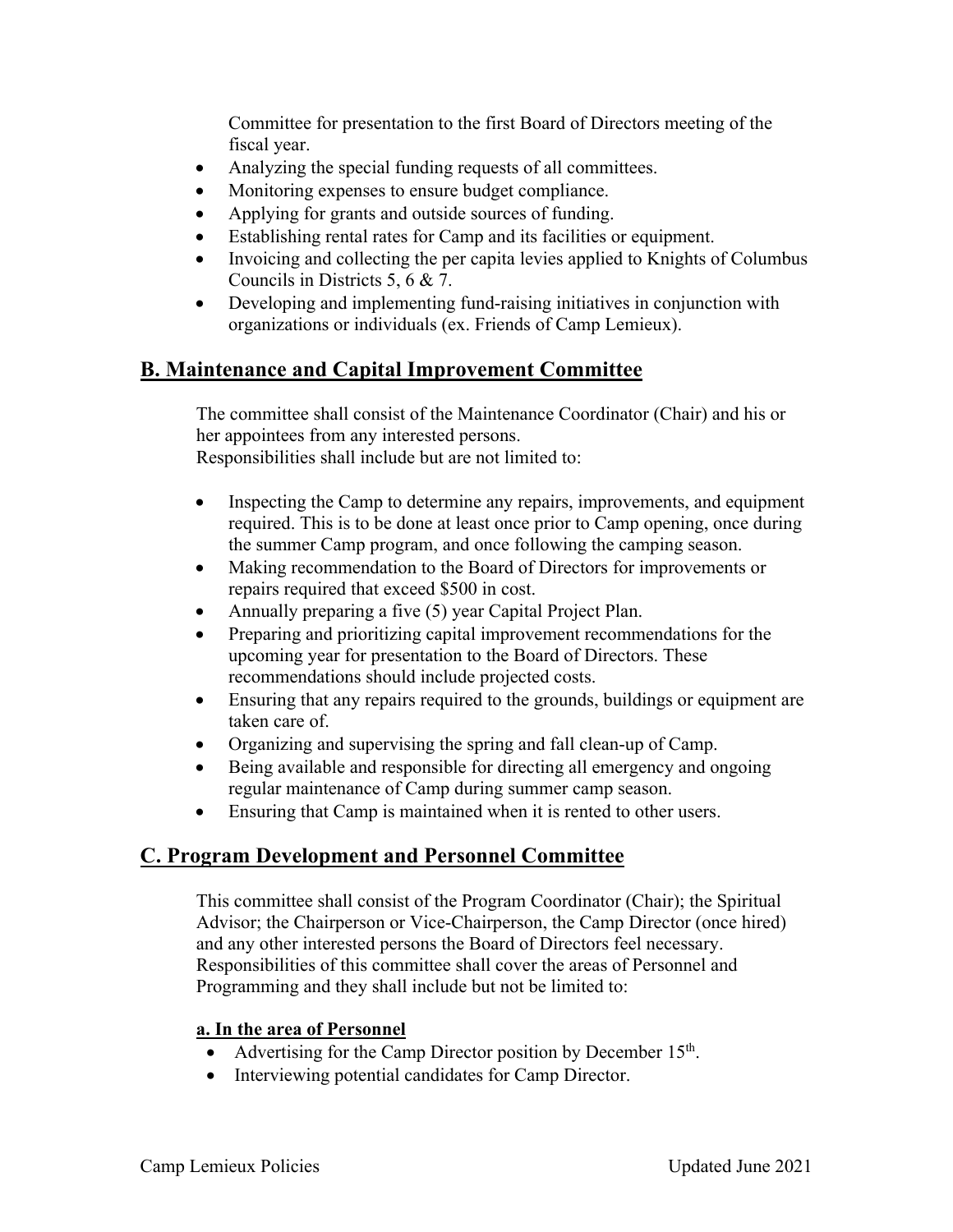- Seeking the advice of the Spiritual Advisor on the suitability of candidates for this position.
- Hiring a Camp Director on or before February  $15<sup>th</sup>$  if possible.
- Ensuring that all required staff is hired in co-operation with the Camp Director.
- Ensuring that a Criminal Background Check is done through the RCMP on all persons before offering employment.
- Developing and maintaining a harassment and abuse policy.
- Showing appreciation to staff and volunteers.
- Developing and providing resources such as manuals and policies to the Camp Director and Camp staff.
- Arranging for volunteers where required in delivering programs.
- Maintaining an up-to-date database of Camp volunteers and contact lists.
- Setting salaries for Camp Director and staff members in consultation with, or input from the Finance Committee
- Conducting a year-end review and evaluation of the Camp Director by August 31st.
- Having the Camp Director provide a written review of other staff members working at the Camp over the summer.

#### **b. In the area of Programming**

- Development of all programs delivered during Camp.
- Assisting or arranging for assistance for the Camp Director where necessary in carrying out programs.
- Overseeing the purchase of non-capital supplies and equipment used in delivering Camp programs.
- Keeping in close communication with the Camp Director during his or her employment for the purposes of keeping aware of any problems, needs, achievements, etc. that are occurring or might occur.
- Reviewing Camp policies, practices, and procedures to ensure that they fulfill and comply with Article II – Mission of the Constitution.
- Keeping up to date on Provincial and Federal codes that affect Camp.
- Ensuring that Camp operates according to the Saskatchewan Camping Association accreditation standards.
- Ensuring that Camp is represented at the Saskatchewan Camping Association Annual Meeting.

### **D. Communications Committee**

This committee shall consist of at least one member of the Board of Directors and any other appointments the Board of Directors see fit to make. Responsibilities shall include but are not limited to:

• Developing Camp brochures and preparing them for distribution by March  $31<sup>st</sup>$ .